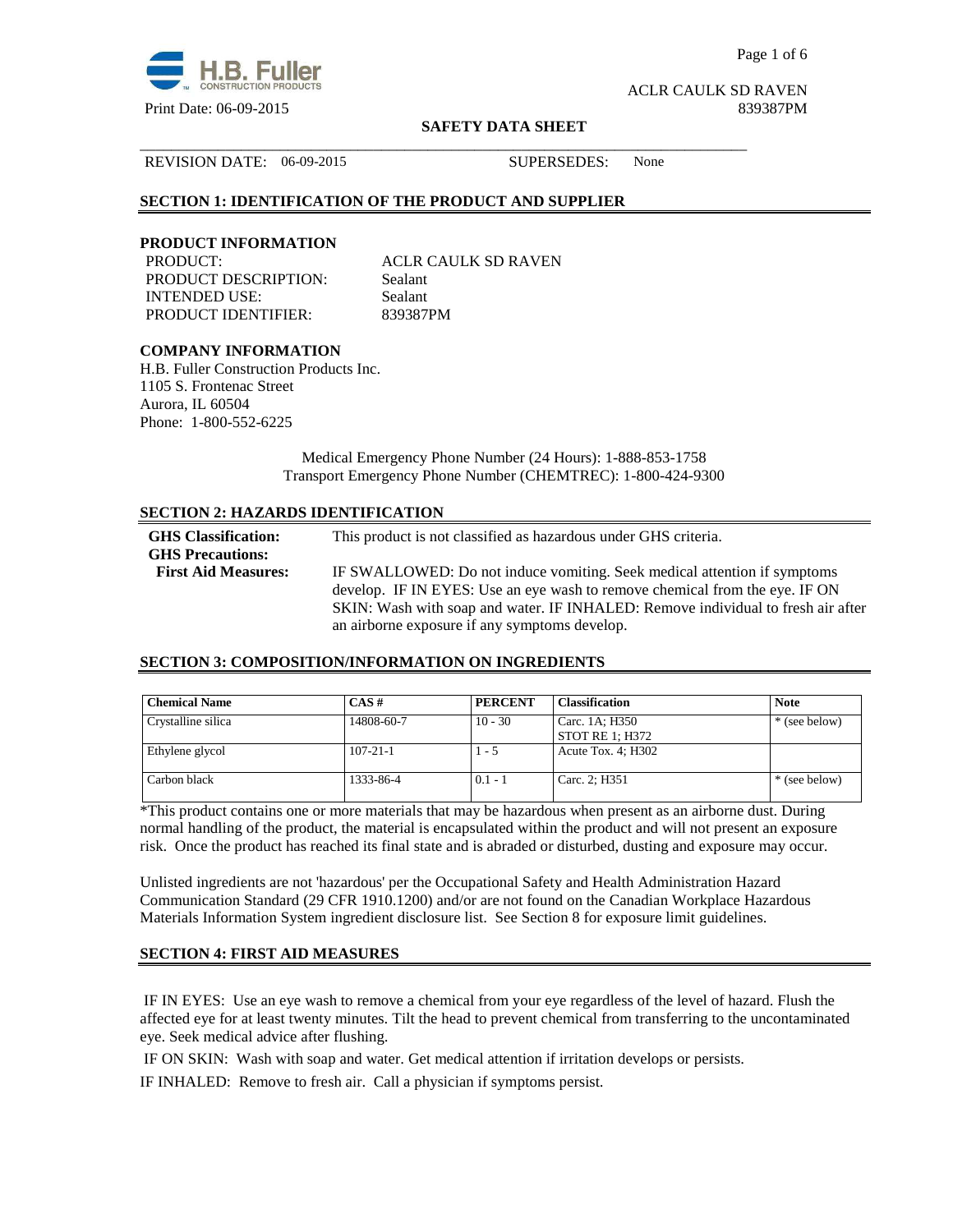

#### ACLR CAULK SD RAVEN Print Date: 06-09-2015 839387PM

#### **SAFETY DATA SHEET**

IF SWALLOWED:Do not induce vomiting. Seek medical attention if symptoms develop. Provide medical care provider with this MSDS.

\_\_\_\_\_\_\_\_\_\_\_\_\_\_\_\_\_\_\_\_\_\_\_\_\_\_\_\_\_\_\_\_\_\_\_\_\_\_\_\_\_\_\_\_\_\_\_\_\_\_\_\_\_\_\_\_\_\_\_\_\_\_\_\_\_\_\_\_\_\_\_\_\_\_\_\_\_\_

# **SECTION 5: FIRE FIGHTING MEASURES**

| EXTINGUISHING MEDIA:                  | Use water spray, foam, dry chemical or carbon dioxide.                                                                      |
|---------------------------------------|-----------------------------------------------------------------------------------------------------------------------------|
| UNUSUAL FIRE AND EXPLOSION HAZARDS:   | There is a possibility of pressure buildup in closed containers                                                             |
|                                       | when heated. Water spray may be used to cool the containers.                                                                |
| SPECIAL FIRE FIGHTING INSTRUCTIONS:   | Persons exposed to products of combustion should wear self-<br>contained breathing apparatus and full protective equipment. |
| <b>HAZARDOUS COMBUSTION PRODUCTS:</b> | Carbon dioxide, Carbon monoxide                                                                                             |
|                                       |                                                                                                                             |

#### **SECTION 6: ACCIDENTAL RELEASE MEASURES**

| <b>SPECIAL PROTECTION:</b> | No adverse health effects expected from the clean-up of spilled material.                 |
|----------------------------|-------------------------------------------------------------------------------------------|
|                            | Follow personal protective equipment recommendations found in                             |
|                            | Section 8 of this MSDS.                                                                   |
|                            | METHODS FOR CLEAN-UP: Avoid creating dusts. Cover material with absorbent and moisten and |
|                            | collect for disposal.                                                                     |
|                            | Dike if necessary, contain spill with inert absorbent and transfer to                     |
|                            | containers for disposal. Keep spilled product out of sewers, watersheds,                  |
|                            | or water systems.                                                                         |

Transport Emergency Phone Number (CHEMTREC): 1-800-424-9300

## **SECTION 7: HANDLING AND STORAGE**

Handling: No special handling instructions due to toxicity. Avoid breathing material.

Storage: Store in a cool, dry place.Protect from freezing Consult the Technical Data Sheet for specific storage instructions.

# **SECTION 8: EXPOSURE CONTROLS/PERSONAL PROTECTION**

| <b>EXPOSURE LIMITS:</b> |                    |                                                                                                                         |                                                                                                                                                  |
|-------------------------|--------------------|-------------------------------------------------------------------------------------------------------------------------|--------------------------------------------------------------------------------------------------------------------------------------------------|
| <b>Chemical Name</b>    | <b>Note</b>        | <b>ACGIH EXPOSURE LIMITS</b>                                                                                            | <b>OSHA PEL</b>                                                                                                                                  |
| Calcium carbonate       | $*$ (see<br>below) | No data available.                                                                                                      | 15 mg/m3 TWA (total dust); 5 mg/m3 TWA<br>(respirable fraction)                                                                                  |
| Crystalline silica      | $*$ (see<br>below) | 0.025 mg/m3 TWA (respirable fraction)                                                                                   | $((250)/(%SiO2 + 5)$ mppcf TWA<br>(respirable)); $((10)/(%SiO2 + 2)$ mg/m3<br>TWA (respirable)); $((30)/(%SiO2 + 2))$<br>mg/m3 TWA (total dust)) |
| Ethylene glycol         |                    | <b>TWA Not established</b><br>100 mg/m3 Ceiling (aerosol only)                                                          | Not established                                                                                                                                  |
| Talc                    | $*$ (see<br>below) | 2 mg/m3 TWA (particulate matter<br>containing no asbestos and $\langle 1\%$ crystalline<br>silica, respirable fraction) | Not established                                                                                                                                  |
| Carbon black            | * (see<br>below)   | 3 mg/m3 TWA (inhalable fraction)                                                                                        | $3.5 \text{ mg/m}$ $3 \text{ TWA}$                                                                                                               |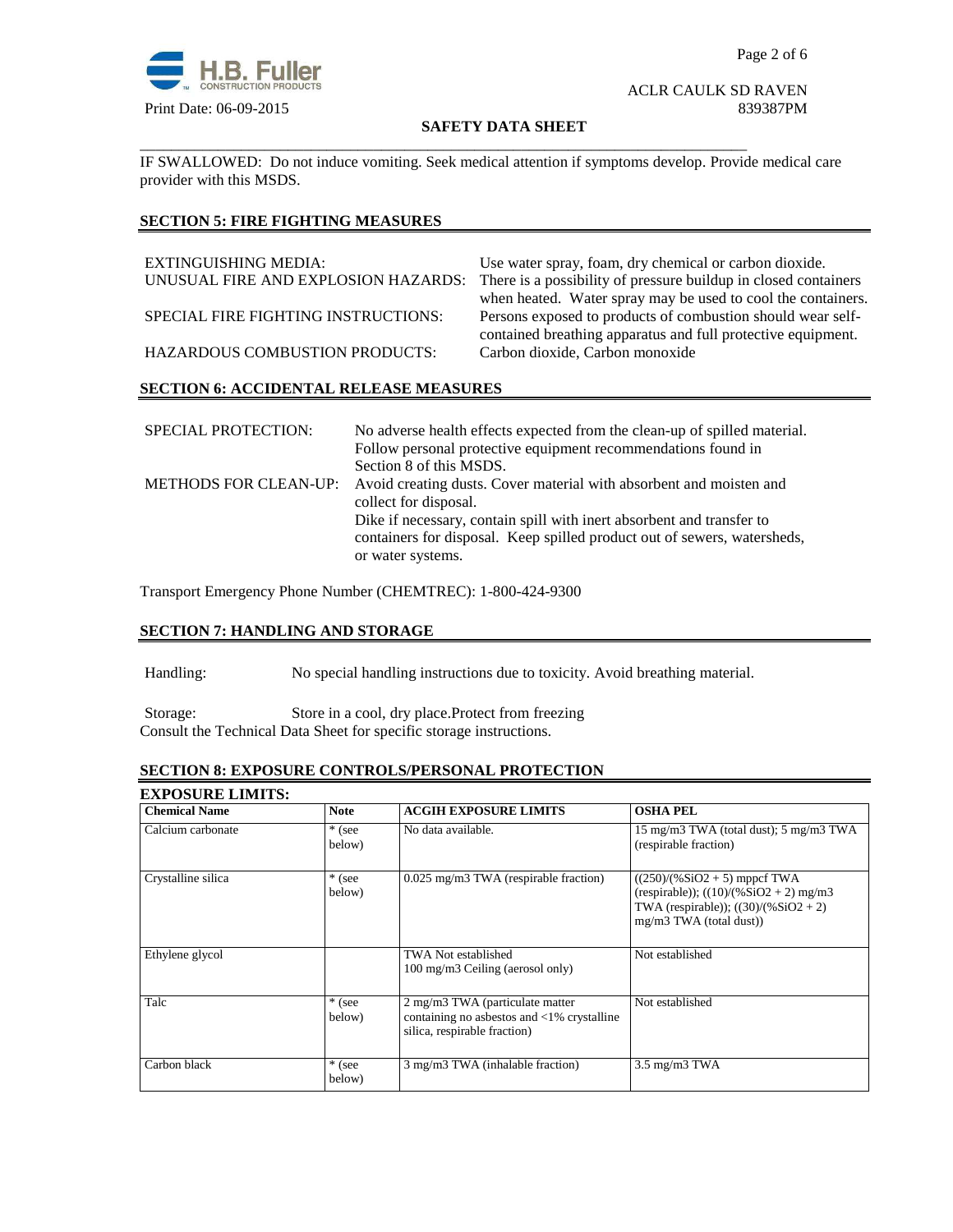

#### ACLR CAULK SD RAVEN Print Date: 06-09-2015 839387PM

#### **SAFETY DATA SHEET**

\_\_\_\_\_\_\_\_\_\_\_\_\_\_\_\_\_\_\_\_\_\_\_\_\_\_\_\_\_\_\_\_\_\_\_\_\_\_\_\_\_\_\_\_\_\_\_\_\_\_\_\_\_\_\_\_\_\_\_\_\_\_\_\_\_\_\_\_\_\_\_\_\_\_\_\_\_\_

\*This product contains one or more materials that may be hazardous when present as an airborne dust. During normal handling of the product, the material is encapsulated within the product and will not present an exposure risk. Once the product has reached its final state and is abraded or disturbed, dusting and exposure may occur.

# **ENGINEERING CONTROL METHODS:**

| <b>VENTILATION:</b>            | Use local exhaust ventilation or other engineering controls to<br>minimize exposures.                                                                                                                                                                                                                                                     |
|--------------------------------|-------------------------------------------------------------------------------------------------------------------------------------------------------------------------------------------------------------------------------------------------------------------------------------------------------------------------------------------|
| <b>EYE PROTECTION:</b>         | Wear safety glasses when handling this product.                                                                                                                                                                                                                                                                                           |
| <b>SKIN PROTECTION:</b>        | Not normally required. Wear chemically resistant gloves to prevent<br>prolonged or repeated contact.                                                                                                                                                                                                                                      |
| GLOVES:                        | Not normally required. Use nitrile gloves if conditions warrant.                                                                                                                                                                                                                                                                          |
| <b>RESPIRATORY PROTECTION:</b> | Respiratory protection may be required to avoid over exposure when<br>handling this product. Use a respirator if general room ventilation is<br>not available or sufficient to eliminate symptoms. NIOSH approved<br>air purifying respirator with dust/mist filter.<br>Respirators should be selected by and used following requirements |
|                                | found in OSHA's respirator standard (29 CFR 1910.134).                                                                                                                                                                                                                                                                                    |

## **SECTION 9: PHYSICAL AND CHEMICAL PROPERTIES**

| PHYSICAL STATE:                                | Semi-solid                   |
|------------------------------------------------|------------------------------|
| COLOR:                                         | <b>Black</b>                 |
| ODOR:                                          | Neutral                      |
| <b>ODOR THRESHOLD:</b>                         | Not established              |
| $pH$ :                                         | 7.4                          |
| FREEZING/MELTING POINT (deg. C):               | Not established              |
| <b>BOILING POINT</b> (deg. C):                 | Not established              |
| <b>FLASH POINT:</b>                            | Non flammable                |
| <b>EVAPORATION RATE:</b>                       | Not established              |
| FLAMMABILITY:                                  | Not a flammable solid or gas |
| UPPER EXPLOSIVE LIMIT (% in air):              | Not established              |
| LOWER EXPLOSIVE LIMIT (% in air):              | Not established              |
| VAPOR PRESSURE (mm Hg):                        | Not established              |
| <b>VAPOR DENSITY:</b>                          | Not established              |
| WEIGHT PER GALLON (lbs.):                      | 13.25                        |
| <b>SPECIFIC GRAVITY:</b>                       | 1.590                        |
| <b>SOLUBILITY:</b>                             | Not established              |
| <b>OCTANOL/WATER COEFFICIENT:</b>              | Not established              |
| <b>AUTOIGNITION TEMPERATURE:</b>               | Not established              |
| DECOMPOSITION TEMPERATURE:                     | Not established              |
| VISCOSITY:                                     | No data available.           |
| SOLIDS (% by weight):                          | 81.2                         |
| VOC, weight percent                            | 0.60                         |
| VOC, U.S. EPA Method 24, less water and exempt | 12g/liter of material        |
| solvents (theoretically determined)            |                              |

## **SECTION 10: STABILITY AND REACTIVITY**

STABILITY: Stable under normal conditions.<br>
CHEMICAL INCOMPATIBILITY: Not established CHEMICAL INCOMPATIBILITY: HAZARDOUS POLYMERIZATION: Will not occur.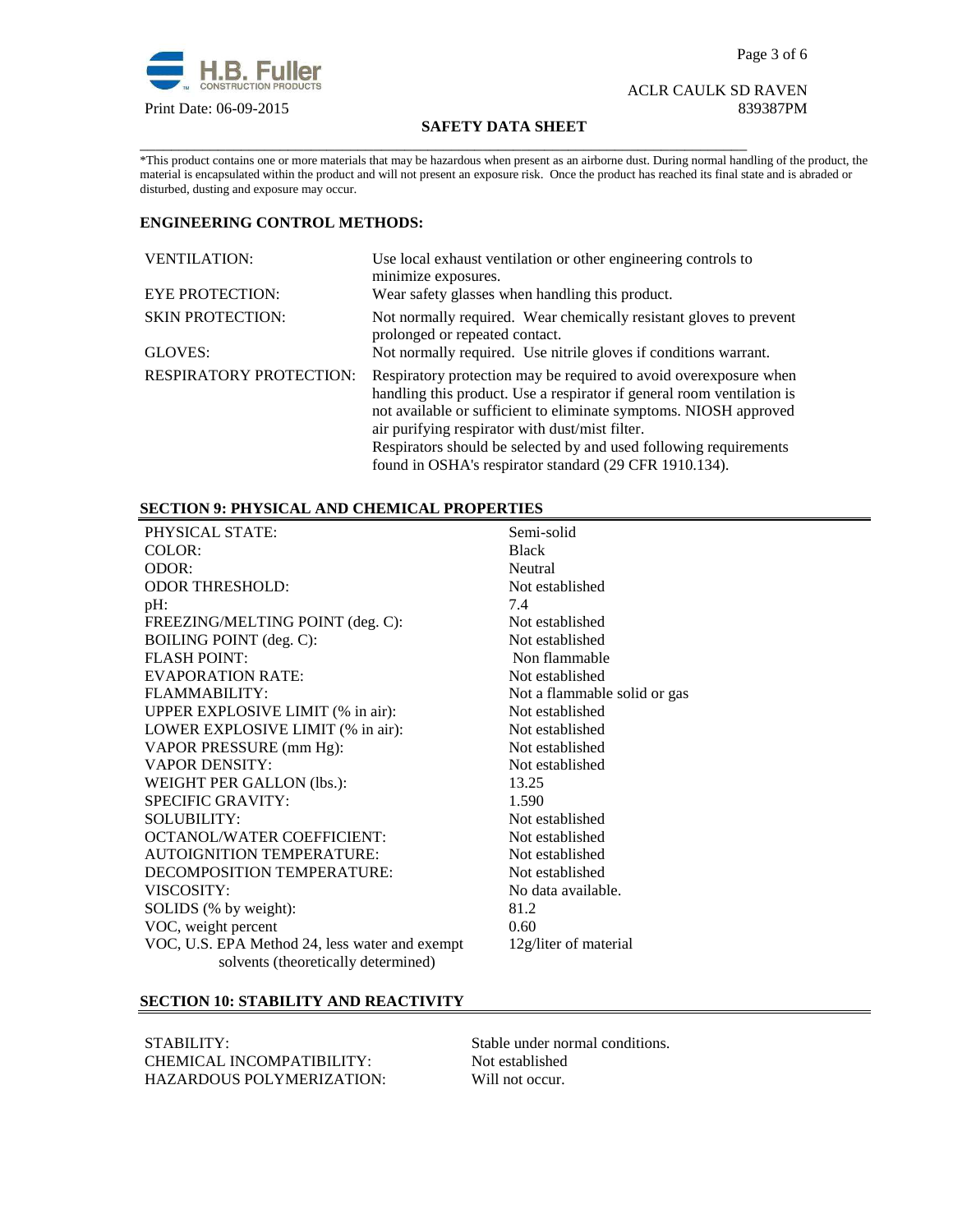

#### **SAFETY DATA SHEET**

#### HAZARDOUS DECOMPOSITION PRODUCTS: Carbon monoxide, carbon dioxide

\_\_\_\_\_\_\_\_\_\_\_\_\_\_\_\_\_\_\_\_\_\_\_\_\_\_\_\_\_\_\_\_\_\_\_\_\_\_\_\_\_\_\_\_\_\_\_\_\_\_\_\_\_\_\_\_\_\_\_\_\_\_\_\_\_\_\_\_\_\_\_\_\_\_\_\_\_\_

#### **SECTION 11: TOXICOLOGICAL INFORMATION**

# **Component Toxicity / Toxicology Data:**

| <b>COMPONENT NAME</b> | <b>LD50/LC50</b>          |
|-----------------------|---------------------------|
| Calcium carbonate     | ORAL LD50 RAT 6,450 MG/KG |
| Crystalline silica    | ORAL LD50 RAT 500 MG/KG   |
| Water                 | ORAL LD50 RAT > 90 ML/KG  |
| Ethylene glycol       | ORAL LD50 RAT 4,000 MG/KG |

#### **This product is a mixture. Unless noted, the information below is based on components.**

Skin corrosion / irritation: Can cause minor skin irritation, defatting, and dermatitis.

Serious eye damage / irritation :Can cause minor irritation, tearing and reddening.

Respiratory / skin sensitization: No data available.

Germ cell mutagenicity: No data available.

Carcinogenicity: Contains a material that may cause cancer.

Reproductive toxicity: Contains a substance(s) that is a possible reproductive system hazard based on high dose tests with laboratory animals.

Specific target organ toxicity-single exposure:No data available.

Respiratory irritation / Narcotic effects: No data available.

Specific target organ toxicity-repeated exposure:No data available.

Target organs potentially affected by exposure: Lungs Central nervous system Kidneys Liver

Aspiration hazard: No data available.

Medical Conditions Aggravated by Exposure: Lung disease, Liver disease, Kidney disease

#### **SECTION 12: ECOLOGICAL INFORMATION**

| <b>OVERVIEW:</b> | No ecological information available for this product. |
|------------------|-------------------------------------------------------|
| MOBILITY:        | No data available.                                    |
| PERSISTENCE:     | No data available.                                    |
| BIOACCUMULATION: | No data available.                                    |

**This product has not been tested for ecological effects. Relevant information for components is listed below:** 

| Component:      | <b>Ecotoxicity values:</b>                                                        |
|-----------------|-----------------------------------------------------------------------------------|
| Ethylene glycol | Acute Toxicity (Fish): 96 Hr LC50 Oncorhynchus mykiss: 41000 mg/L; 96 Hr LC50     |
|                 | Oncorhynchus mykiss: 14 - 18 mL/L [static]; 96 Hr LC50 Lepomis macrochirus: 27540 |
|                 | mg/L [static]; 96 Hr LC50 Oncorhynchus mykiss: 40761 mg/L [static]; 96 Hr LC50    |
|                 | Pimephales promelas: 40000 - 60000 mg/L [static]; 96 Hr LC50 Poecilia reticulata: |
|                 | $16000 \text{ mg/L}$ [static]                                                     |
|                 | Acute Toxicity (Daphnia): 48 Hr EC50 Daphnia magna: 46300 mg/L                    |
|                 | Acute Toxicity (Algae): 96 Hr EC50 Pseudokirchneriella subcapitata: 6500 - 13000  |
|                 | mg/L                                                                              |
| Talc            | Acute Toxicity (Fish): 96 Hr LC50 Brachydanio rerio: >100 g/L [semi-static]       |
|                 | Acute Toxicity (Daphnia): Not established                                         |
|                 | <b>Acute Toxicity (Algae): Not established</b>                                    |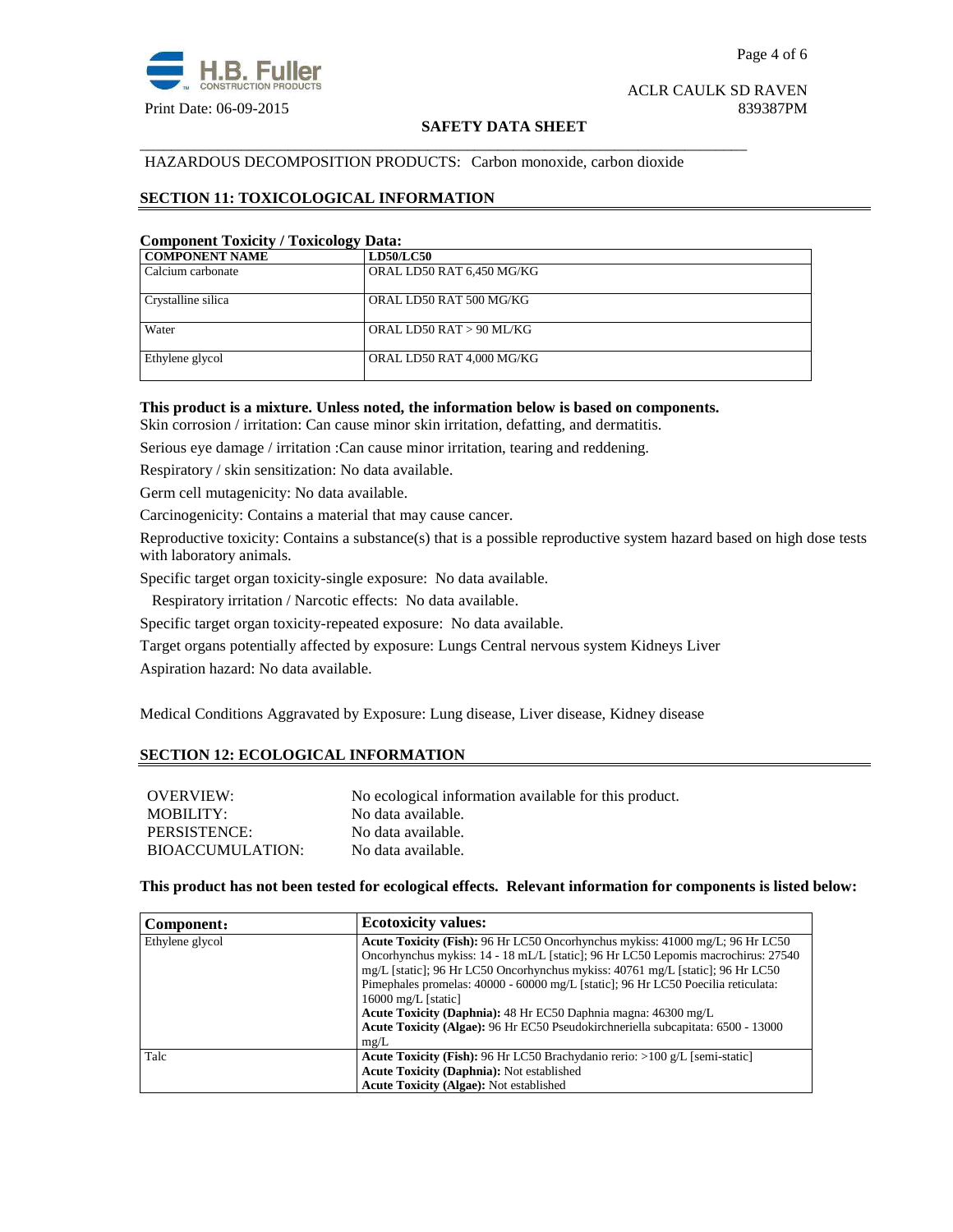

# ACLR CAULK SD RAVEN

#### **SAFETY DATA SHEET**

\_\_\_\_\_\_\_\_\_\_\_\_\_\_\_\_\_\_\_\_\_\_\_\_\_\_\_\_\_\_\_\_\_\_\_\_\_\_\_\_\_\_\_\_\_\_\_\_\_\_\_\_\_\_\_\_\_\_\_\_\_\_\_\_\_\_\_\_\_\_\_\_\_\_\_\_\_\_

#### **SECTION 13: DISPOSAL CONSIDERATIONS**

To the best of our knowledge, this product does not meet the definition of hazardous waste under the U.S. EPA Hazardous Waste Regulations 40 CFR 261. Solidify and dispose of in an approved landfill. Consult state, local or provincial authorities for more restrictive requirements.

# **SECTION 14: TRANSPORT INFORMATION**

Consult Bill of Lading for transportation information.

| US DOT: | <b>NOT REGULATED</b> |
|---------|----------------------|
| IATA:   | <b>NOT REGULATED</b> |

#### **SECTION 15: REGULATORY INFORMATION**

# **INVENTORY STATUS**

| U.S. EPA TSCA:         | This product is in compliance with the Toxic Substances Control Act's |
|------------------------|-----------------------------------------------------------------------|
|                        | Inventory requirements.                                               |
| CANADIAN CEPA DSL:     | The components of this product are included on the DSL or are exempt  |
|                        | from DSL requirements.                                                |
| EUROPEAN REACH:        | As a result of the introduction of REACH into Europe, this product    |
|                        | cannot be imported into Europe unless the REACH requirements are      |
|                        | met.                                                                  |
| <b>AUSTRALIA AICS:</b> | This product is in compliance with the Australian Inventory of        |
|                        | Chemical Substances requirements.                                     |

If you need more information about the inventory status of this product call 651-236-5858.

This product may contain chemical substances that are regulated for export by various government agencies (such as the Environmental Protection Agency, the Bureau of Industry and Security, or the Drug Enforcement Administration, among others). Before exporting this product from the USA or Canada, we recommend you contact us at reg.request@hbfuller.com to request an export review.

#### FEDERAL REPORTING

EPA SARA Title III Section 313

Unless listed below, this product does not contain toxic chemical(s) subject to the reporting requirements of section 313 of Title III of the Superfund Amendments and Reauthorization Act of 1986 (SARA) and 40 CFR part 372. EPA has advised that when a percentage range is listed the midpoint may be used to fulfill reporting obligations.

| <b>Chemical Name</b> | <b>െ.</b> പ<br>-A3# | $\frac{0}{0}$            |
|----------------------|---------------------|--------------------------|
| Ethylene glycol      | ٠.                  | $\overline{\phantom{a}}$ |

#### STATE REPORTING

Proposition 65, The Safe Drinking Water and Toxic Enforcement Act of 1986: Unless listed below, this product does not contain known levels of any chemical known to the State of California to cause cancer or reproductive harm.

| <b>Chemical Name/List</b> |                       | <b>CAS</b> | Percent      |
|---------------------------|-----------------------|------------|--------------|
| Ouartz                    | (Carcinogen)          | 14808-60-7 | $10 - 30$    |
| Carbon black              | (Carcinogen)          | 1333-86-4  | $0.1 - 1$    |
| Titanium dioxide          | (Carcinogen)          | 13463-67-7 | $0.01 - 0.1$ |
| Ethyl acrylate            | (Carcinogen)          | 140-88-5   | $< 10$ ppm   |
| Methanol                  | (Developmental toxin) | 67-56-1    | $< 10$ ppm   |

**Substances of Very High Concern (SVHC) Content:** 

Unless listed below, this product does not contain SVHC's. tert-Octylphenol, ethoxylated